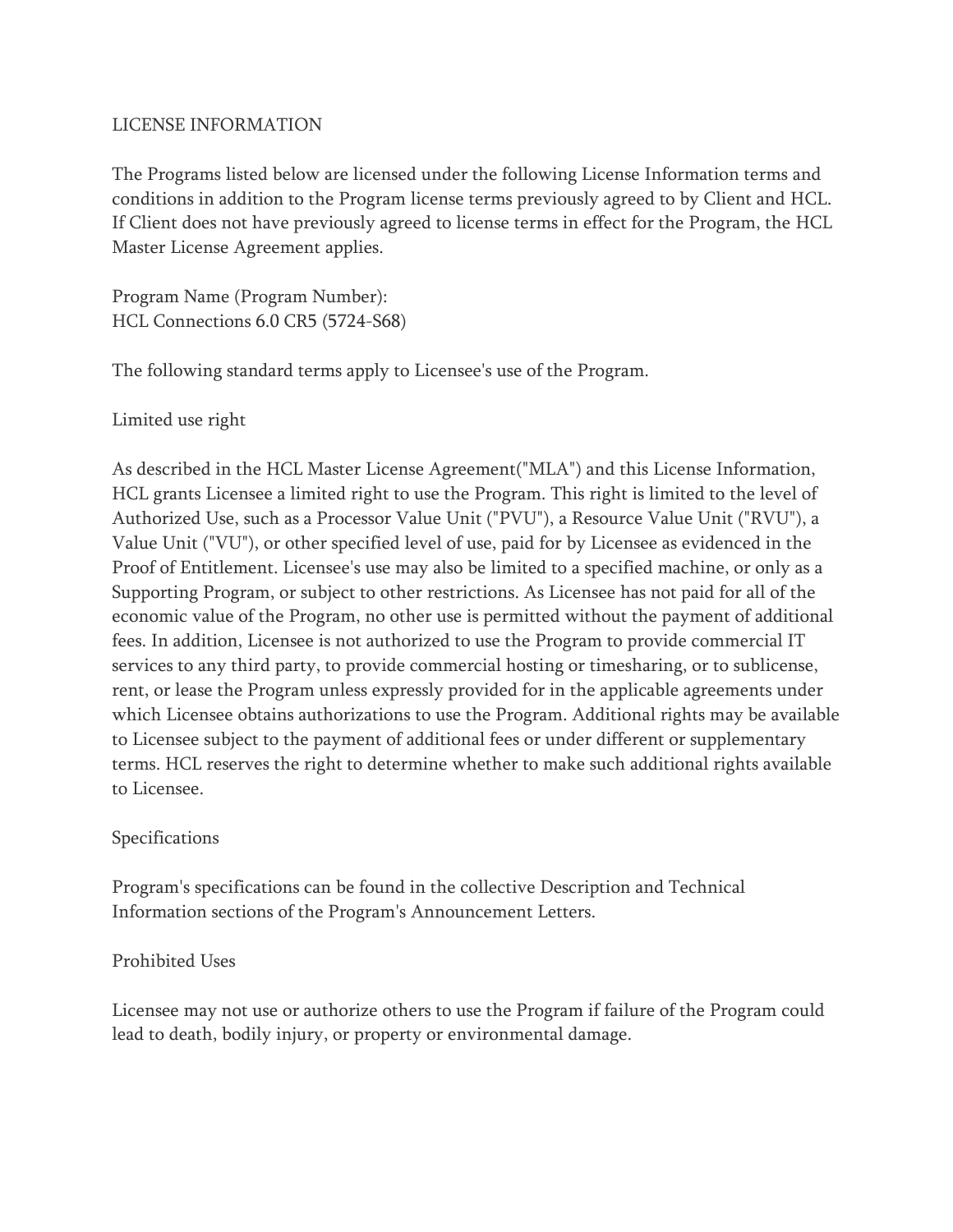### Limited Use Program

This Program is supplied only for use with Named Program(s) and/or Service(s) identified below or their successors. Licensee is prohibited from using this Program in connection with any other software or service.

Named Program(s) and/or Service(s): HCL Connections 6.0 HCL Connections 6.0 Interim Feature Release 1

## Separately Licensed Code

The provisions of this paragraph do not apply to the extent they are held to be invalid or unenforceable under the law that governs this license. Each of the components listed below is considered "Separately Licensed Code". HCL Separately Licensed Code is licensed to Licensee under the terms of the applicable third party license agreement(s) set forth in the NON HCL LICENSE file(s) that accompanies the Program. Notwithstanding any of the terms in the Agreement, or any other agreement Licensee may have with HCL, the terms of such third party license agreement(s) governs Licensee's use of all Separately Licensed Code unless otherwise noted below.

Future Program updates or fixes may contain additional Separately Licensed Code. Such additional Separately Licensed Code and related licenses are listed in another NON\_HCL\_LICENSE file that accompanies the Program update or fix. Licensee acknowledges that Licensee has read and agrees to the license agreements contained in the NON\_HCL\_LICENSE file(s). If Licensee does not agree to the terms of these third party license agreements, Licensee may not use the Separately Licensed Code.

For Programs acquired under the HCL Master License Agreement, Licensee is the original licensee of the Program, if Licensee does not agree with the third party license agreements, Licensee may return the Program in accordance with the terms of, and within the specified time frames stated in the HCL Master License Agreement.

Note: Notwithstanding any of the terms in the third party license agreement, the Agreement, or any other agreement Licensee may have with HCL:

(a) HCL provides this Separately Licensed Code to Licensee WITHOUT WARRANTIES OF ANY KIND;

(b) HCL DISCLAIMS ANY AND ALL EXPRESS AND IMPLIED WARRANTIES AND CONDITIONS INCLUDING, BUT NOT LIMITED TO, THE WARRANTY OF TITLE, NON-INFRINGEMENT OR INTERFERENCE AND THE IMPLIED WARRANTIES AND CONDITIONS OF MERCHANTABILITY AND FITNESS FOR A PARTICULAR PURPOSE,